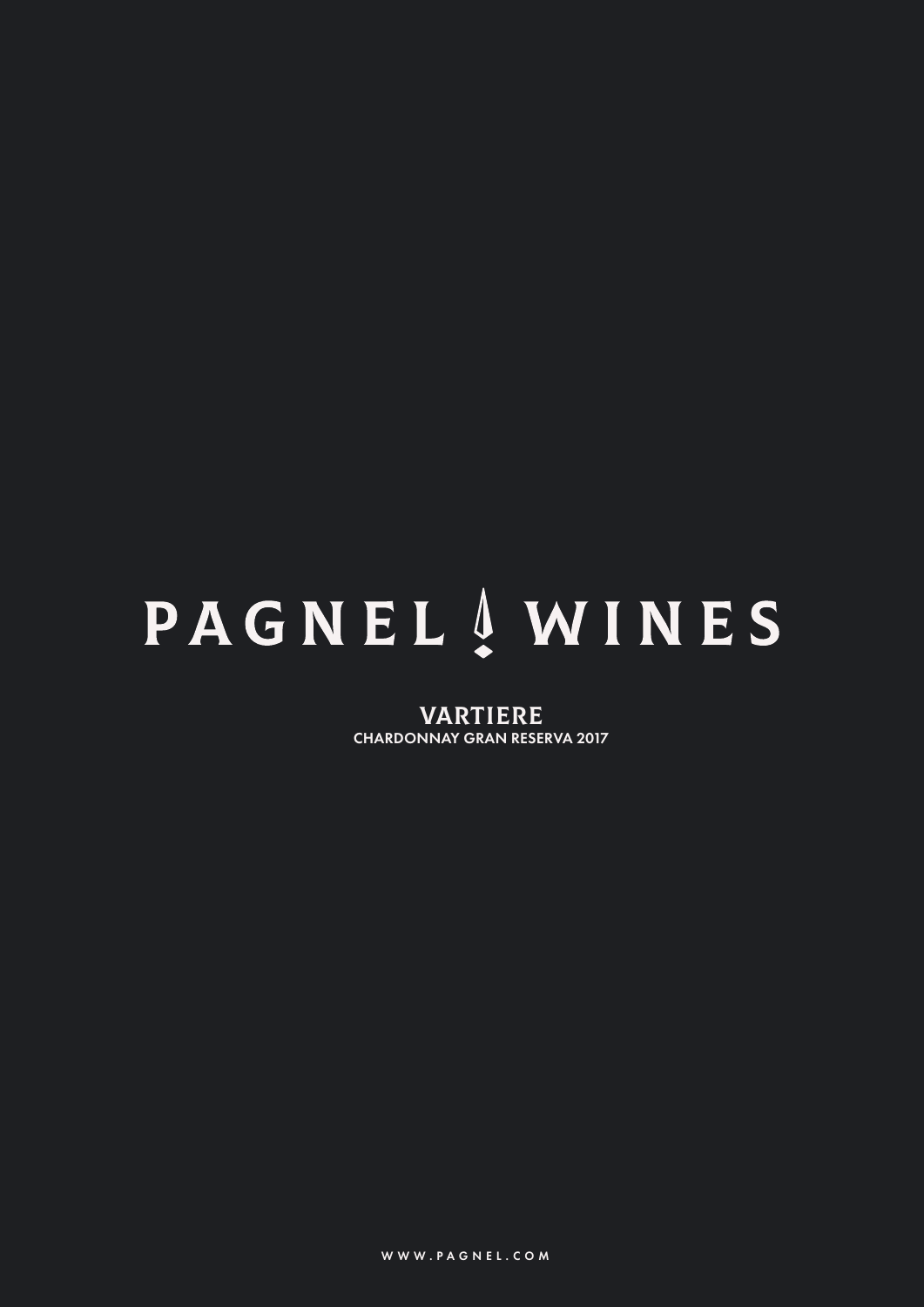# **PAGNEL** WINES

WWW.PAGNEL.COM

# VARTIERE CHARDONNAY GRAN RESERVA 2017

Traiguén, Malleco Valley, located 650 km south of Santiago, is a terroir that has been developing in Chile for about 20 years, located between two mountains, the Andes Mountain and Nahuelbuta Range, has a perfect cool microclimate to grape maturation. Today this valley is giving one of the best and renewed Chardonnays of Chile.

This microclimate and the "filter" that the mountain provides for the cool ocean breeze allows a wide temperature variation between day and night  $(26^{\circ}C - 2^{\circ}C$  average). The rainfall is frequent and vary from 1.500mm to 2.500mm per year and may happen during the growth season, but the cool winds that comes from the south allows to dry the grapes and have a healthy and perfect harvest.

The valley has a volcanic, fluvial and glacier origin, is very special terroir, rich soils and hard but special climate that gives a Chardonnay with a unique aromatic profile.

> **O** @PAGNELWINES CHILE, 2021